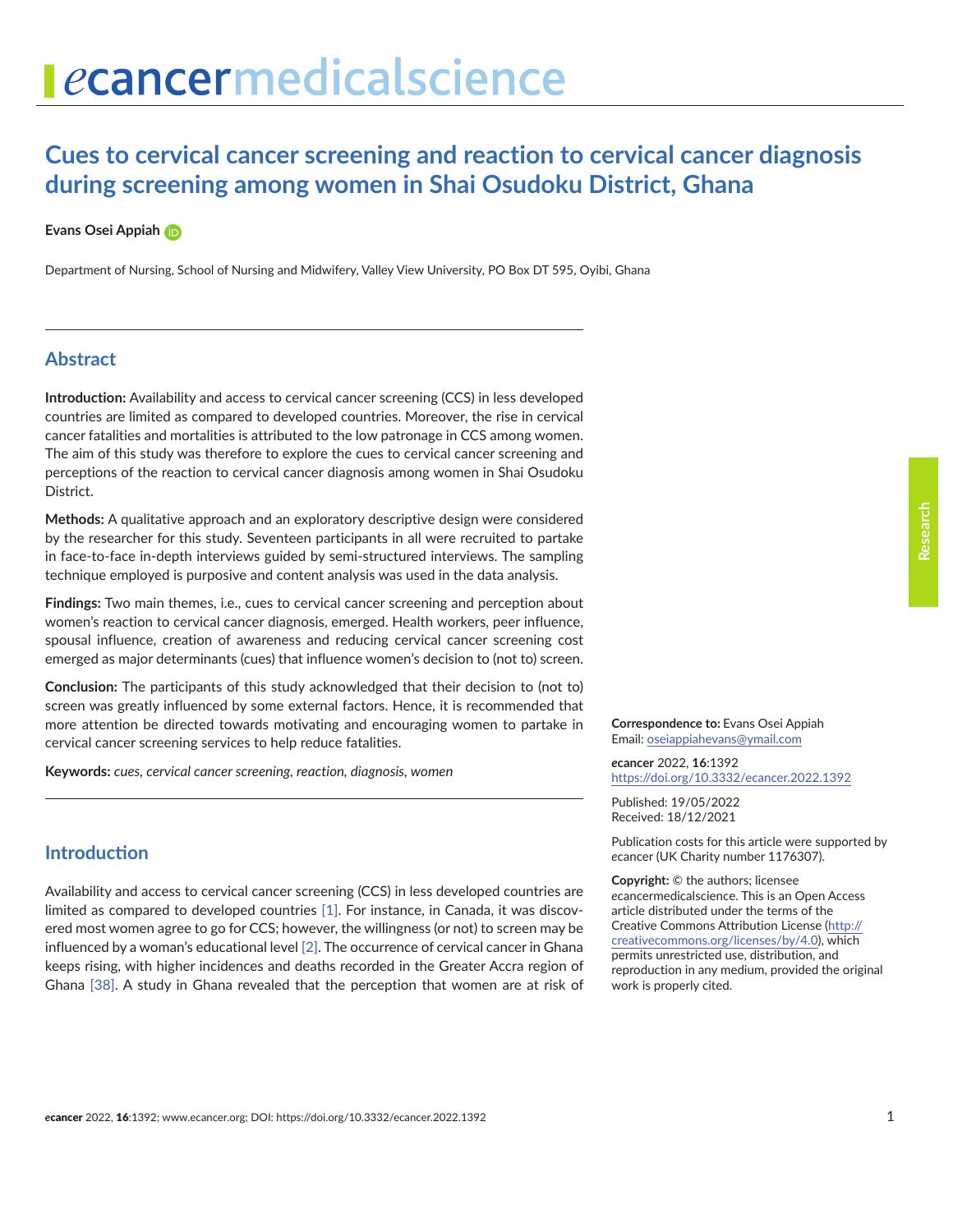cervical cancer serves as a cue for cervical cancer screening [\[32\].](#page-12-0) Other authors in Ghana also found that women who have the notion that cervical cancer is serious and CCS is beneficial will be motivated to go for CCS [\[17\].](#page-11-0) Spousal influence has also been identified as a factor influencing CCS in Ghana [\[39\].](#page-12-0)

Furthermore, some researchers in Ghana have ascertained that being married and having a higher educational status are positive determinants for CCS. Moreover, in relation to the disclosure of screening results, the respondents in that study reported that they were not afraid to disclose the results of the screening with their partners and they had a strong conviction that their partners would accept and understand whatever comes out of the test. They further suggested that awareness of CCS among women should be intensified to help women overcome factors that hinder their participation in CCS. Additionally, Tonelli *et al* [\[40\]](#page-12-0) and Maar *et al* [\[3\]](#page-10-0) discovered that strengthening women's knowledge on CCS and organising screening services in the community could increase their participation in screening.

In Kenya and Somalia, the cues to action that influenced women to seek cervical cancer screening uptake were their relatives who died of cervical cancer, mass media and encouragement by health workers or family members to go for screening [\[4–6\].](#page-10-0) Similarly, Ackerson *et al* [\[7\]](#page-10-0) discovered that some cues, such as beginning sexual intercourse at an early age and being in long-term relationships, influenced women to go for routine CCS. Adanu *et al* [\[8\]](#page-10-0) showed that the cues to action influencing women in Ghana to go for CCS were high educational level, high socioeconomic status and history over the past month of postmenopausal or intermenstrual bleeding. A more recent study in Ghana identified radio campaigns, being referred by a doctor and fear of getting CC as the factors that motivated women to go for CCS [\[9\].](#page-11-0)

Kuguyo *et al* [\[10\]](#page-11-0) posited that the burden associated with malignancy of cervical cancer is still on the increase in some African countries, such as Zimbabwe. According to them, the rise in cervical cancer fatalities in Zimbabwe is a result of the prevalence of HIV and inadequate resources for CCS. This is attributed to the decreased patronage in CCS among women aged 20–24 years [\[11\]](#page-11-0).

Furthermore, researchers have found that cervical cancer screening is not universally available [\[12\]](#page-11-0), and according to the UNFPA [\[41\]](#page-12-0), the few institutions where these services are available in Africa are too costly for many women to afford. Shai Osudoku District in Ghana where the study was conducted, as per the Poverty Mapping Report by the Ghana Statistical Service in 2015, is the poorest district in the Greater Accra region. In Ghana, CCS is costly and is not covered by the NHIS; it is expensive for the women to afford, even if they are willing to. Buttressing this, it has been suggested that women who are poor and do not have NHIS are at a greater risk of developing cervical cancer [\[13\].](#page-11-0) It is therefore important for health staff to understand the decisions of women in relation to CCS and to enable healthcare providers to guide women towards going for CCS [\[14, 15\]](#page-11-0). The researcher therefore aims to explore the cues and perceptions of the reaction to cervical cancer diagnosis among women in Shai Osudoku District

# **Research design**

A qualitative approach and an exploratory descriptive design were considered by the researcher for this study. A purposive sampling method was selected for this study. It is the process of sampling participants in a qualitative study based on the researcher's own judgement. It allows the selection of participants who know something about the phenomenon and meet the criteria of inclusion. Hence, this technique allowed the researcher to select participants who were eligible and capable of providing detailed and factual data for analysis. Seventeen participants were selected for this study based on saturation, and so the data collected was repetitive. Saturation ensures that adequate and quality data are collected to support the study [\[27\]](#page-12-0).

The population consisted of women residing in selected communities in Shai Osudoku District. Women who were willing to participate in the study, were within their reproductive age and could express themselves in English or Twi were recruited. Fortunately, all participants were able to speak and understand English. Excluded from the study were women who were sick during the period of data collection and those with mental health challenges. Shai Osudoku District is located in the south-eastern part of Ghana in the Greater Accra region. The population of the district is projected to be about 67,105, with 32,680 males (48.7%) and 34,425 females (51.3%). The district has 250 communities and the main occupation of the people is agriculture.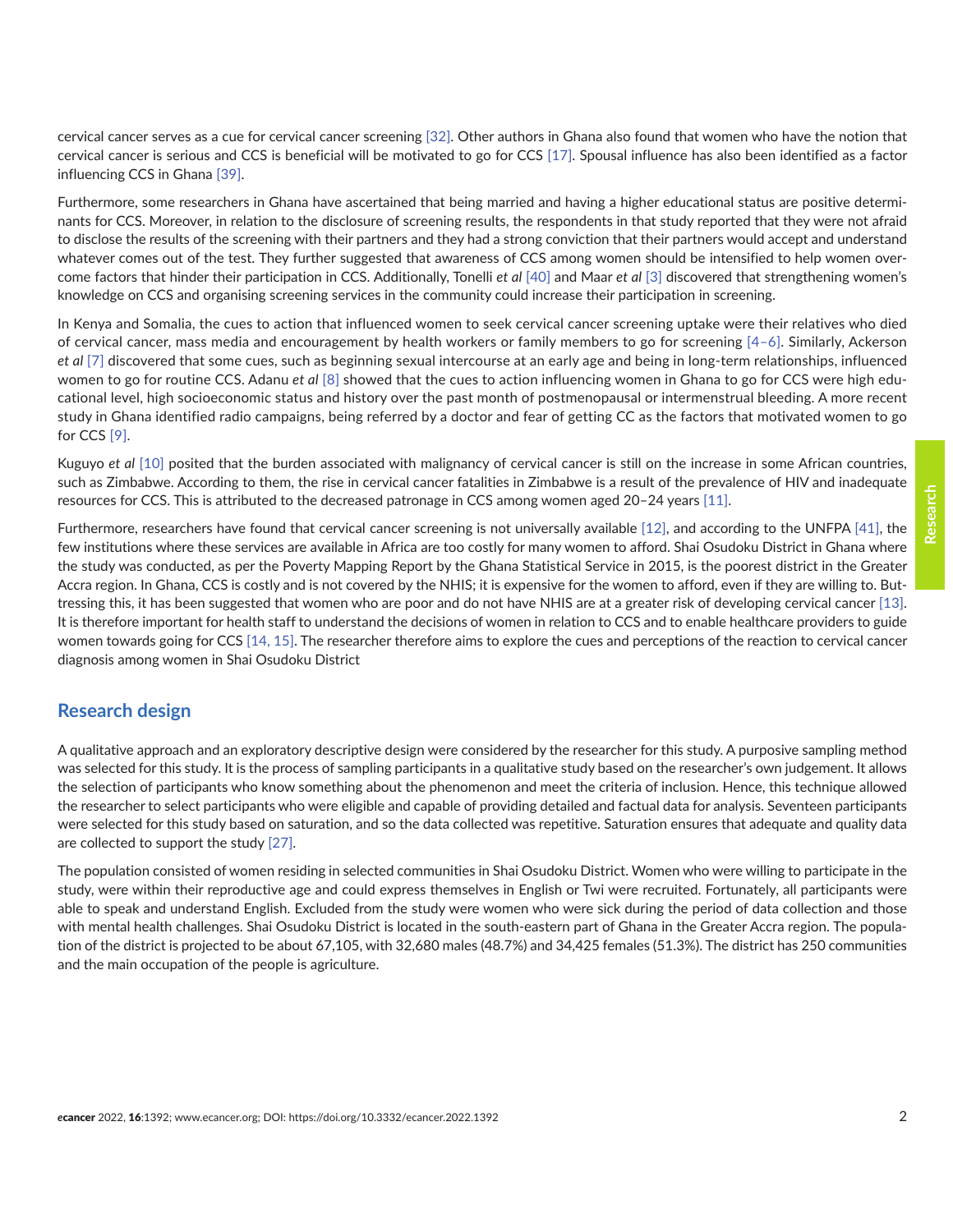<span id="page-2-0"></span>The researcher used a semi-structured interview guide to conduct in-depth face-to-face interviews where primary data were obtained from the participants. This was designed by the researcher, reviewed by other researchers and piloted to make sure there were no ambiguities. It was structured into three sections (A, B and C). Section A of the interview guide captured the participants' demographic data where participants were asked to talk about themselves. The rest of the sections of the interview guide were developed based on the objectives of the study: What influences women to go for CCS? What influences your decision to go for CCS? What will be your reaction upon positive or negative cervical cancer results?

The researcher collected the data himself through face-to-face in-depth interviews, which were audio recorded. The data collection commenced following ethical clearance granted by the Noguchi Memorial Institute for Medical Research Institutional Review Board (NMIMR-IRB) of the University of Ghana with protocol number NMIMR-IRB 036/18-19. After ethical clearance, permission was sought from the District Chief Executive before entering the community. Participants were selected from various gatherings and functions (churches and marketplaces) that took place within the selected communities. Permission was first sought from the leaders of the churches and the market secretary before contacting the market women and the congregants. Participants were informed about the exercise and the purpose of the study. Both verbal and written consent were obtained prior. Contact numbers of those who were willing to participate in the study were collected to arrange for a place and time of meeting. The researcher visited the clients at the agreed time and private place to conduct the interviews. The interviews lasted for 30–45 minutes each. Data collection lasted for a month.

The trustworthiness (methodological rigor) of this study was maintained by adhering to the following principles: credibility, dependability, transferability and confirmability. These were ensured by pre-testing the interview guide with four women from the Oyibi community in order to revise and make additions where appropriate. Moreover, an expert in English language and colleagues were allowed to review it to shape the work to make it more scholarly. Feedback from the Institutional Review Board was factored in and corrections were sent back as required to ensure quality work is produced at the end. Recorded data were also transcribed verbatim.

The data was analysed by the researcher using content analysis. After it was reviewed by other colleague researchers, they provided effective input. This was carried out through the process of familiarisation, condensation, categorisation, coding the text and grouping codes into themes and subthemes. With this, the researcher first transcribed all the 15 interviews into a word document, then read through the transcripts repeatedly to gain a detailed understanding of the transcripts, The text of the transcripts was then shortened by two to four words while preserving the meaning of the participants. These words were categorised by grouping the ones with similar meaning together, and they were finally grouped into themes and subthemes. In all, two main themes and eight sub-themes were generated, as shown in Figure 1.

# **Results**

In this section, the participants' demographic data have been highlighted, as well as the description of the themes and sub-themes that emerged.

| <b>THEMES</b>                                                             | <b>SUB-THEMES</b>                                                                                                                        |  |  |
|---------------------------------------------------------------------------|------------------------------------------------------------------------------------------------------------------------------------------|--|--|
| Cues to cervical cancer screening                                         | 1. Health workers<br>2. Peer influence<br>3. Spousal influence<br>4. Creation of awareness<br>5. Reducing cervical cancer screening cost |  |  |
| Perception about women's reaction to cervical<br>cancer diagnosis emerged | 6. Accepting diagnosis<br>7. Denying diagnosis<br>8. Mixed Feelings                                                                      |  |  |

**Figure 1. Themes and subthemes.**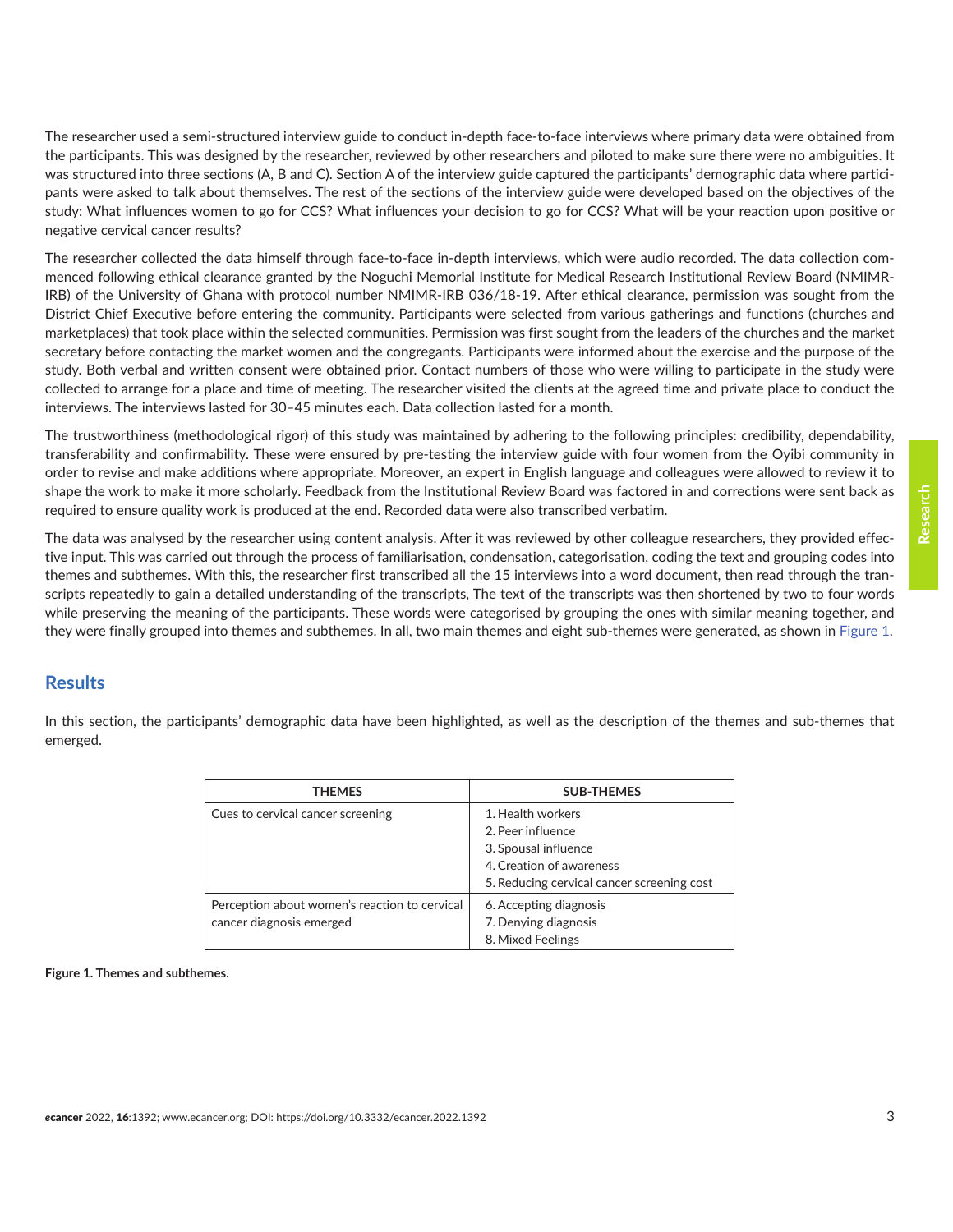| Variable              | Frequency ( $N = 17$ ) | Percentage (%) |  |
|-----------------------|------------------------|----------------|--|
| <b>Total</b>          | 17                     | 100            |  |
| Age                   |                        |                |  |
| $22 - 30$             | 11                     | 64.70%         |  |
| $31 - 35$             | $\overline{4}$         | 23.50 %        |  |
| $36 - 45$             | $\overline{2}$         | 11.80%         |  |
| Religion              |                        |                |  |
| Christianity          | 16                     | 94.10%         |  |
| Muslim                | $\mathbf{1}$           | 5.90%          |  |
| Others                | 0                      | 0              |  |
| <b>Marital Status</b> |                        |                |  |
| Single                | 7                      | 41.20%         |  |
| Married               | 10                     | 58.80%         |  |
| Cohabitation          | 0                      | 0              |  |
| <b>Divorced</b>       | 0                      | 0              |  |
| <b>Ethnic Group</b>   |                        |                |  |
| Akan                  | 10                     | 58.8%          |  |
| Ewe                   | 2                      | 11.7%          |  |
| Fante                 | $\mathbf{1}$           | 5.9%           |  |
| Ga                    | $\overline{4}$         | 23.5%          |  |
| Others                | 0                      | 0              |  |
| Occupation            |                        |                |  |
| <b>Students</b>       | 8                      | 47.1%          |  |
| Government workers    | 4                      | 23.5%          |  |
| <b>Housewives</b>     | 3                      | 17.6%          |  |
| Self-employed         | $\overline{2}$         | 11.7%          |  |

**Table 1. Socio-demographic characteristics.**

# *Socio-demographic characteristics of participants*

In total, 17 participants took part in this study. The participants were within the age bracket of 22–45 years. More than half of the participants (*n* = 11) were below the age of 30 years. The women who were married were more than the spinsters in this study (10 and 7, respectively). Almost all the participants (15) had some formal education. The other details are presented in Table 1.

#### *Organisation of the themes and sub-themes*

The data analysis revealed two main themes and eight subthemes. The two themes were cues to cervical cancer screening and perceptions about women's reaction to CC diagnosis. The two themes and their emerging sub-themes are shown in [Figure 1.](#page-2-0)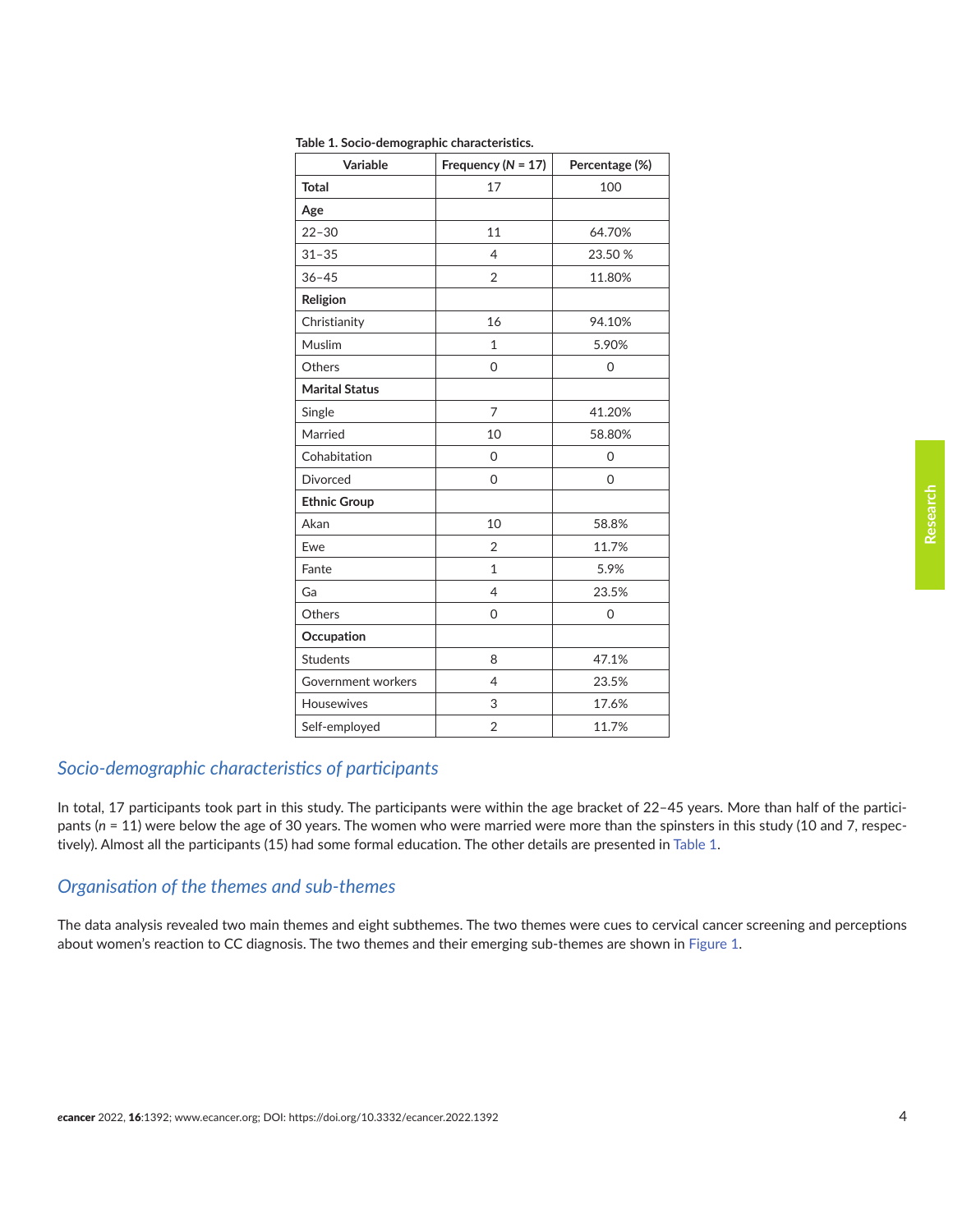# *Theme 1: Cues to cervical cancer screening*

Cues refer to factors that motivate or influence women to participate in cervical cancer screening. Participants in this study listed some cues that influence women either negatively or positively in seeking cervical cancer screening. The cues mentioned by participants were health workers, peer influence, marital status and the media.

## *Health workers*

Most participants believed that health workers play a significant role in increasing women's participation in cervical cancer screening. This is evident in the statements made by the following women:

*If health workers from various health facilities could put it upon themselves to at least go round once a month to educate the community on CC and CCS just as they have done for polio and other diseases, it would draw their attention on it and more women would go for it.*  **(Akua, 24 years)**

*Once your health professionals tell women about the possible death that could occur, so you tell us it could end our life…there will be awareness, there will be…what should I call it? A need for women to go and check-up to see if they are having this or not.* **(Abena, 25 years)**

Rosina was of the view that the attitude of health workers could be either a positive or a negative influence on CCS. This is how she narrated it:

*I think how health professionals relate to we patients can either encourage more woman to go or not to go for the screening, because sometimes when you just go to some of our hospitals that you are not sick but you are just coming for screening, how they will treat you, you might never want to go to the hospital for screening again.* **(Rosina. 34 years)**

A 25-year-old participant was of the view that, apart from doctors educating more women to go for the screening, they themselves should be educated on it so that they can influence more women to go for the screening. This is what she has to say:

When we go to the hospital for treatment for other sicknesses, the doctors there should educate the women about CCS as well as tell *them something little about it so that we will be aware of what it is and go for it. It is also necessary for the health professionals themselves to be educated about it so they can know about it and educate other women.* **(Adwoa, 25 years)**

#### *Peer influence*

Apart from health professionals, peer influence was another factor indicated by participants to positively influence women to seek cervical cancer screening services, even though some had a contrary view that friends could discourage women from participating in the cervical cancer screening. The following statements were expressed by some of the women:

*I think friends can influence their peers who are women to go for it. You know how women are, the way they can gossip, if they hear of*  something how they will say it, so even if their colleagues have not decided, they can make them decide by convincing them. (Afia, 26 years)

*Friends, you see errm people we are closer to, have a lot of influence in our lives, maybe you have a friend whom you trust so much so whatever the person tells you, you know if this your friend do it and come to tell you about it that is not anything serious you will also want to go and do it just because your friend has done it.* **(Abena, 25 years)**

Some participants expressed that they will be encouraged to partake in the screening if their close friends suffered from CC.

*Ok, as you know…as in we are all here and then I hear that this my friend is suffering from this sickness. So she went to the hospital and then they got to know that she had cervical cancer. I will say eiiii! I have not done it before so let me try it, let me try*. **(Yaa, 28 years)**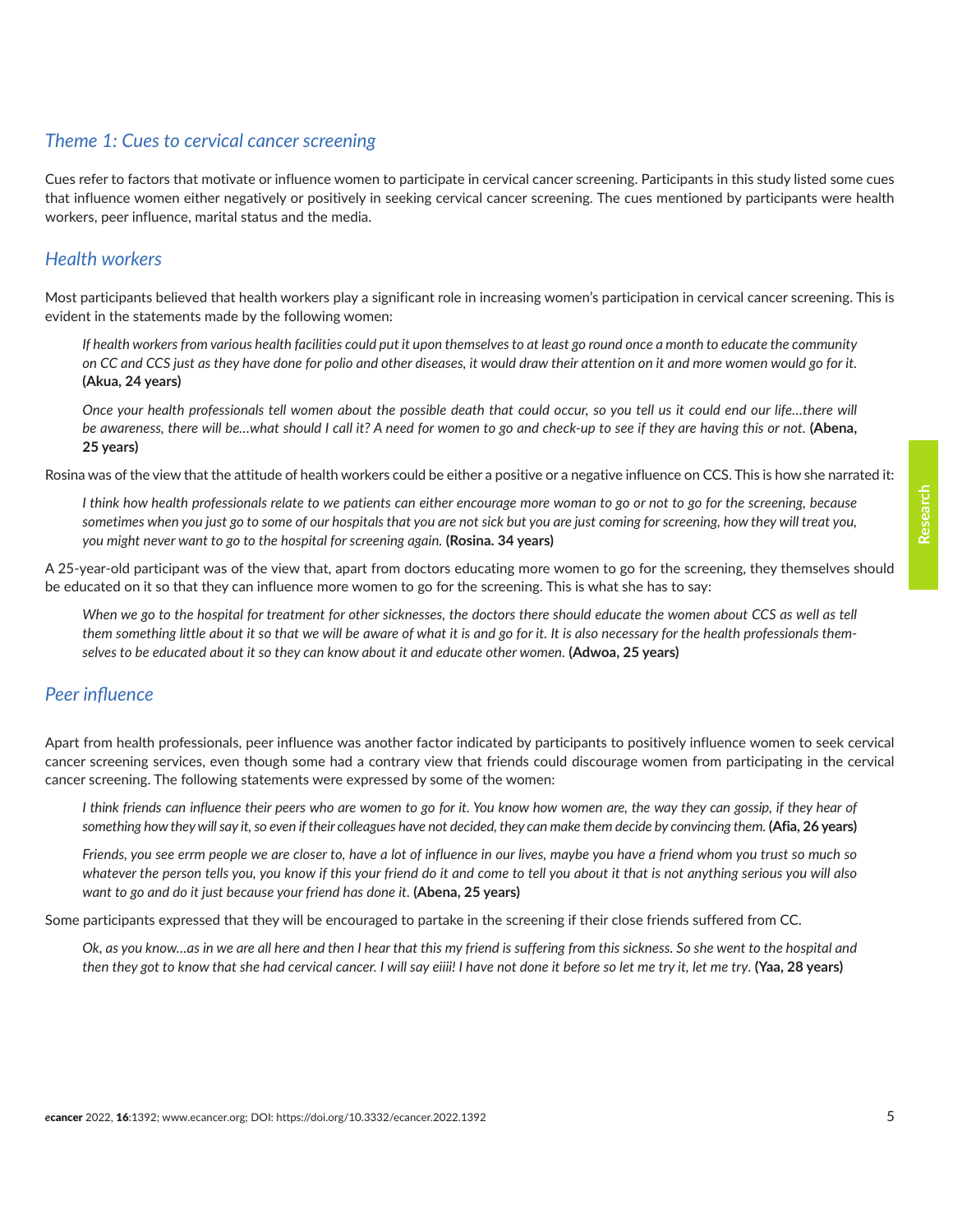Few participants shared a contrary view that sometimes friends can discourage their colleagues from going for the screening. This is illustrated in the following statement:

*Sometimes, Friends can discourage you from coming for the screening as in…… maybe you are thinking of going and the kind of things that your friends will start saying like, if you go and you get it you will die and you can't also continue chilling again and they will be scaring you. This can prevent women from going for the screening.* **(Rose, 28 years)**

#### *Spousal influence*

While the majority of women believed husbands could be of good influence to their wives in seeking CCS, others thought that husbands will prevent their wives from partaking in the screening due to some reasons listed. This is evident in the following statements:

I think those who are married their husbands can encourage them, to go for this screening, most especially men who are well enlightened *and knows about this cancer.* **(Akosua, 30 years)**

*I think all men should encourage their wives to go for the screening. If you love your wife you should be able to allow her go for the screening so that she will have good health. Also, whether you are married or not, we should all go.* **(Rafiatu, 45 years)**

A 29-year-old woman had mixed feelings about these cues to CCS.

*Some men are jealous and will not allow other men to look at their wives' private parts whilst other men who are educated and care so much about their wives health will not mind their wives going for it. But sometimes if you are not married like me no one controls me so I decide whether to go for it or not to go for it.* **(Ramatu, 29 years)**

#### *Creation of awareness*

Increasing the knowledge on CCS/CC was one of the strategies suggested by participants to increase cervical cancer patronage in Ghana since they believed most Ghanaian women are unaware of the screening. Some women suggested that there should be increase education on cervical cancer screening in the media.

*I think it is because most women don't have knowledge about it, so errm, so publicising it on TV and Radio, I think, will reduce these barriers. They should educate women too, the young women in schools and tertiary institution, to help them to be aware of the screening. Creating awareness on the media thus TV, radio etc. especially on special occasions such as mother's day etc. can help more women to be aware so that they will willingly go for the screening.* **(Adwoa, 25 years)**

*It is not about education on TV alone but they should show us how the screening is done to clear the misconceptions that some of us have so that we all can come for the screening and sometimes too what we read on the internet have so much influence on us to or not to engage in the screening.* **(Ruth, 37 years)**

Other women suggested that flyers could be created as a means of strengthening education on CCS/CC.

*I think creating awareness of it, doing advertisement and all that, some people ones they see an advertisement, they know that this is very beneficial for their kids so they will allow their kids to get involved in it. And also, spreading the news about the screening as used in marketing as in creating flyers on the screening*. **(Ama, 29 years)**

30-year-old Akosua proposed that educating women in their various local languages can help increase screening patronage.

*We should give more education like, TV should do their work, the media, and people should, we should educate women and translate it to different languages so that people will be aware, … if they understand what is the meaning … and you ask them to come for the screening they will go.* **(Akosua, 30 years)**

Few of the participants shared that educating men also can reduce the obstacles to CCS.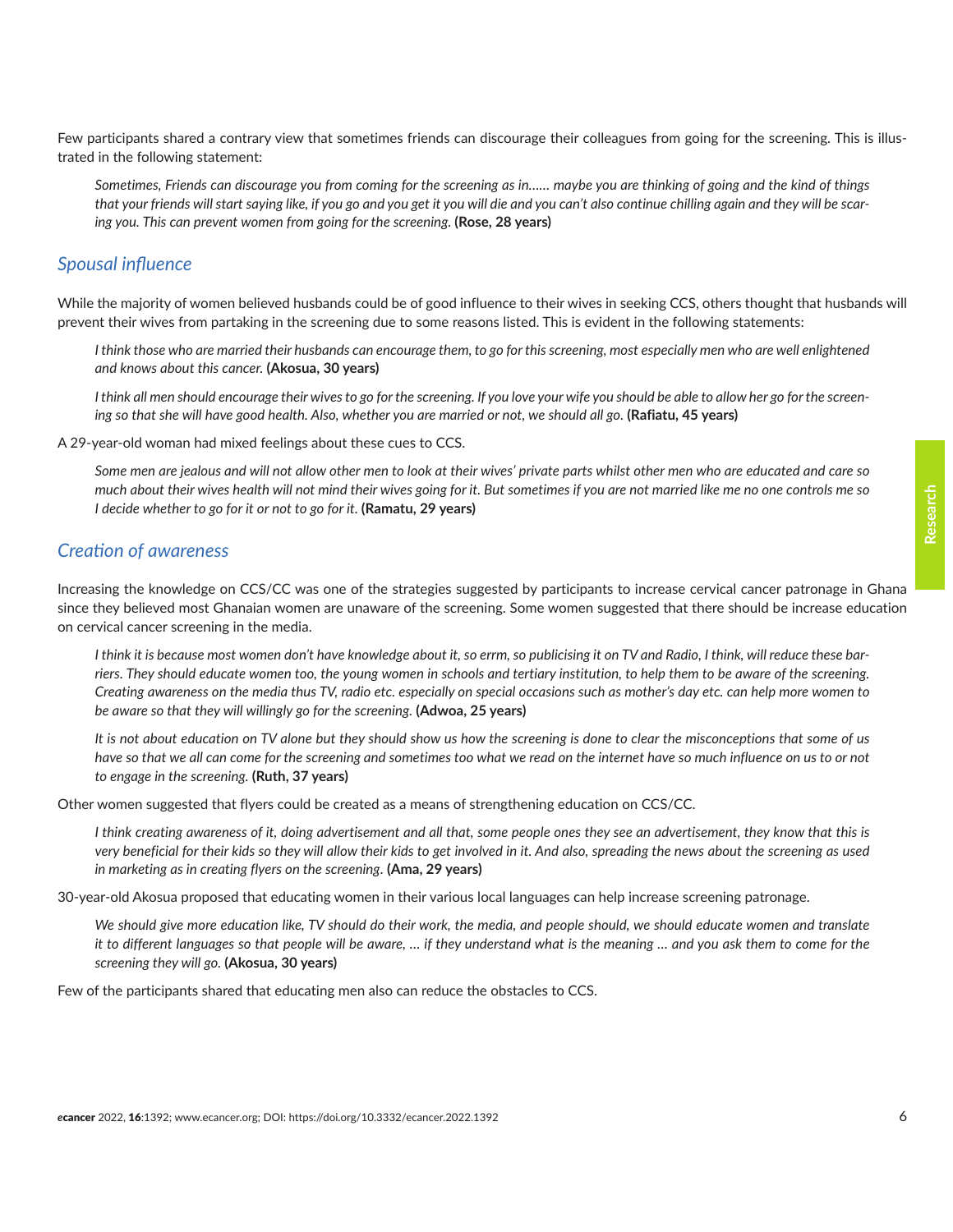*I will say awareness campaigns, and then you educate both the old and the young, and even males about this kind of disease because maybe a female might be having it and the possible signs may show but will not know and a male who knows about it might be able to give a helping hand and encourage them to seek treatment.* **(Abena, 25 years)**

*Reducing cervical cancer screening cost*

Some women had the perception that if cervical cancer screening cost is reduced, more women will patronise cervical cancer screening, especially those who are poor. This is depicted in the expressions of some participants.

*I think the government should also make policies to subsidise the screening cost, the drugs, and other treatment interventions by making it easy and accessible so that everyone can afford if possible, it should even be made free so that more women can go for this screening*. **(Adwoa, 25 years)**

Other participants shared that the screening cost should be covered by the NHIS.

*I think with the NHIS more women will go for the screening because sometimes some Ghanaians actually go to the hospital without any money just the insurance, so if the insurance covers the screening, I guess more women will go for it*. **(Ama, 29 years)**

*If it covers it is good because we Ghanaians mostly like free things or cheaper or less expensive things, so if the NHIS insurance covers more women will go for it.* **(Rita, 22 years).**

A few suggested that husbands should pay for their wives to motivate them to go for the screening.

*If you a man and you have a wife you should either pay for your wife or support your wife to pay for the screening so that they will be motivated to go for it and for them not to transfer it to you if they have it.* **(Akua, 24 years)**

Participants indicated that for the willingness to go or not to go for CCS is highly influenced by one's peers, marital status, finances, level of awareness on CCS and motivation from health workers

#### *Theme 2: Perception about women's reaction to CC diagnosis*

Reaction to cervical cancer screening was a major theme that emerged based on the responses from participants outside the constructs of the theory. This section deals with the perceptions of how women react to being diagnosed with cervical cancer. Participants in this study expressed how they will behave or what they will do in case they are diagnosed with cervical cancer. Their responses were grouped into whether they would accept their diagnosis and move on, deny their diagnosis or demonstrate mixed feeling.

#### *Accepting CC diagnosis*

Most of the participants had the perception that they will accept positive cervical cancer screening results and move on with their life by going for treatment. The reasons mentioned by the participants with regard to why they will accept the results are as follows: they cannot change the results because there is treatment available for CC; because they do not have a choice; and have a belief that everyone will die. This is demonstrated in the following expressions:

*I will just go cool with it and ask for some help because I know the doctors can help me so I will ask them for how possible they can help me because you know that once you are told you have it, no matter what you do it won't change the situation so I just have to take it like that and look for a way out.* (**Akua, 24 years)**

*I wouldn't really be much worried about it because I have been told, is different from not visiting the hospital at all and then waiting for say 4 or 5 months and then later when the thing is severe, you are told you have it and it has destroyed this organ so if I am told I will look for ways of solving it, I will, try and get some medications.* **(Abena, 25 years)**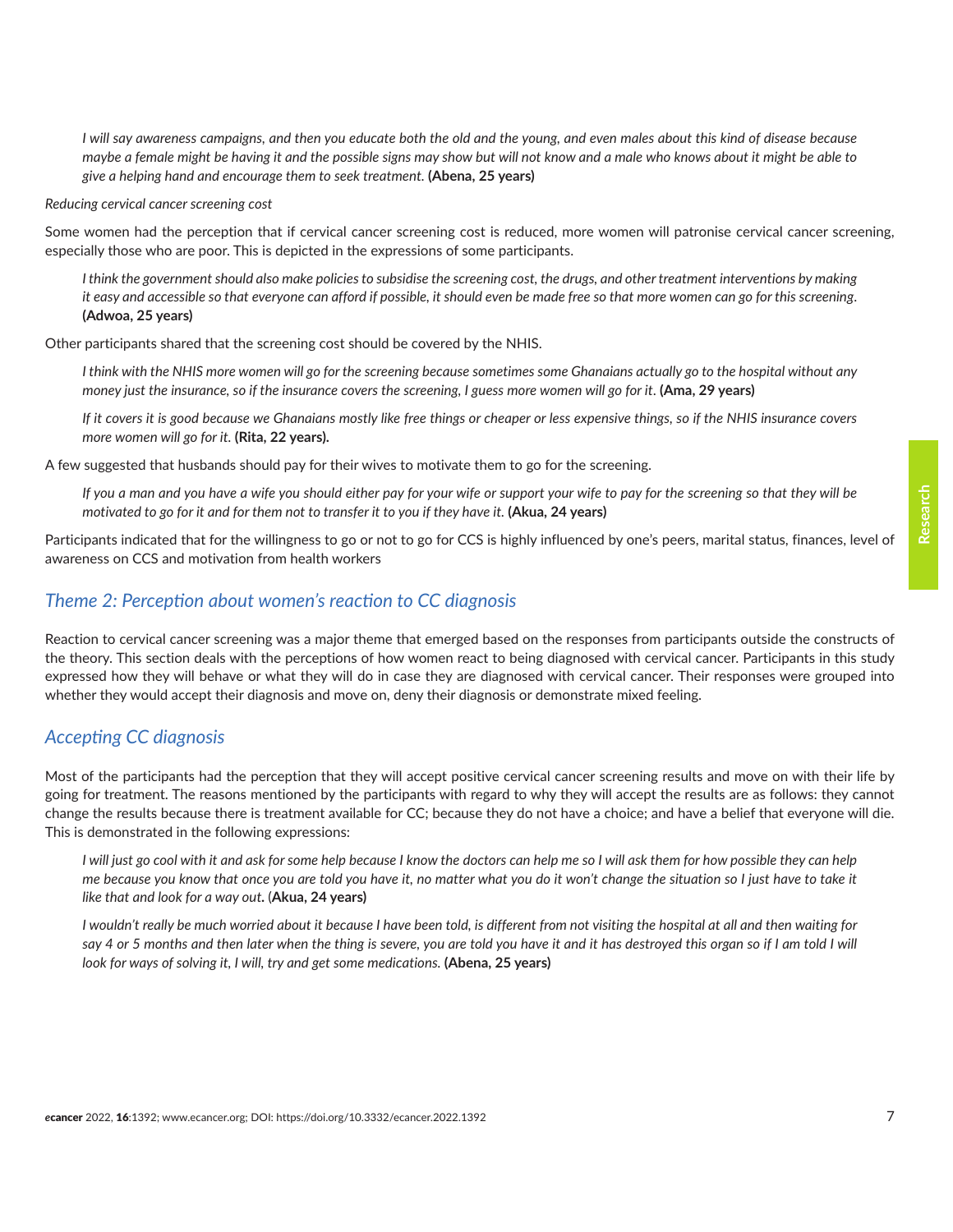Some women had the perception that after all every woman will die and hence will accept CC diagnosis, as portrayed in the statement below:

*Hmmm, it is not easy but I will accept. After all, I am 42 years now and I know everybody will die so I will just go and gather money for treatment till I die because whatever I do, I can't get the condition out of my system.* **(Rejoice, 42 years)**

Rafiatu added that she will accept the diagnosis because it can be cured.

*I have grown to believe that anything can happen in this world at any time, the young, the old can die so if I am diagnosed, I will accept the diagnosis since it can be cured and I will take my medicines to cure it.* **(Rafiatu, 45 years)**

# *Denying CC diagnosis*

Most people do not initially want to accept the diagnosis of a serious or life-threatening illness. It was therefore not surprising that some participants in the current study reported that they will refuse the diagnosis of cervical cancer and never wished to be diagnosed of it in their lives with the reason that it is deadly and has no cure. Others shared that they will reject positive CCS results on the basis that they are too young to contract CC and diagnosis of it means that one is cursed. This is illustrated in the following narrations:

God forbid, I will have collapsed (laughing). Because I am too young to get this kind of cancer, cervical cancer so I won't accept it and no one in *her right senses will accept this kind of disease and I am not planning to die anytime soon so I reject this kind of disease.* **(Ramatu, 29 years)**

*I* won't accept this because accepting it will make you feel sad because all of a sudden you are diagnosed with this cancer. Like hmm, it *will be very difficult for me to believe.* **(Afia, 26 years)**

A 34-year-old participant likened cervical cancer diagnosis to an HIV diagnosis and declared that she will not accept the diagnosis.

When I am told I am sick of cervical cancer, of course, I will not accept it. Because the diagnosis of cervical cancer is just like HIV. You will *feel sad; you will feel down, you will feel like the world has ended so for me I will not accept it.* **(Rosina. 34 years).**

Ama shared that she will rather commit suicide than to accept cervical cancer diagnosis.

*If I am told I have CC I think I will be surprised, And I will be like why?...how? What went wrong and I will be in shock and I will rather commit suicide than to live with it.* **(Ama, 29 years)**

# *Mixed feelings*

Some participants had mixed feelings concerning their reaction to cervical cancer diagnosis by saying that even though it will be difficult for them to accept it initially, as time goes by they will learn to accept it and move on. The following are the expressions to show mixed feelings as shared by some participants:

*Ha-ha, ok, first I will be in a state of shock, as in I will ask questions like, how could I get it? So, at first, I won't accept it, I will try and go to other hospitals to find out but as time goes on, I will learn to accept it and then find the treatment to it that is if really there is the treatment.* **(Adwoa, 25 years)**

*Hmm, I will not believe it because I am too young to suffer this kind of disease. But if it is really true, I will keep it to myself and wait for me to die because I learnt it has no cure, right? And also, if you tell people they are going to gossip about you and spread the news so I will keep it to myself.* **(Yaa, 28 years)**

32-year-old Rexy, who had a perspective that she does not deserve the diagnosis of cervical cancer, indicated that it is better to accept CC diagnosis and treat it early.

*Eiish, cervical cancer! it will be difficult to believe because I have not done anything to deserve that but if it is true that I have it then I think the earlier I start treatment, the better so that it doesn't become worse.* **(Rexy, 32 years)**

Women in this study also shared their views on how they will react if their screening comes out positive. Majority indicated that they will reject the results, while some made it known that they have no option but accept the results. Others also have mixed feelings.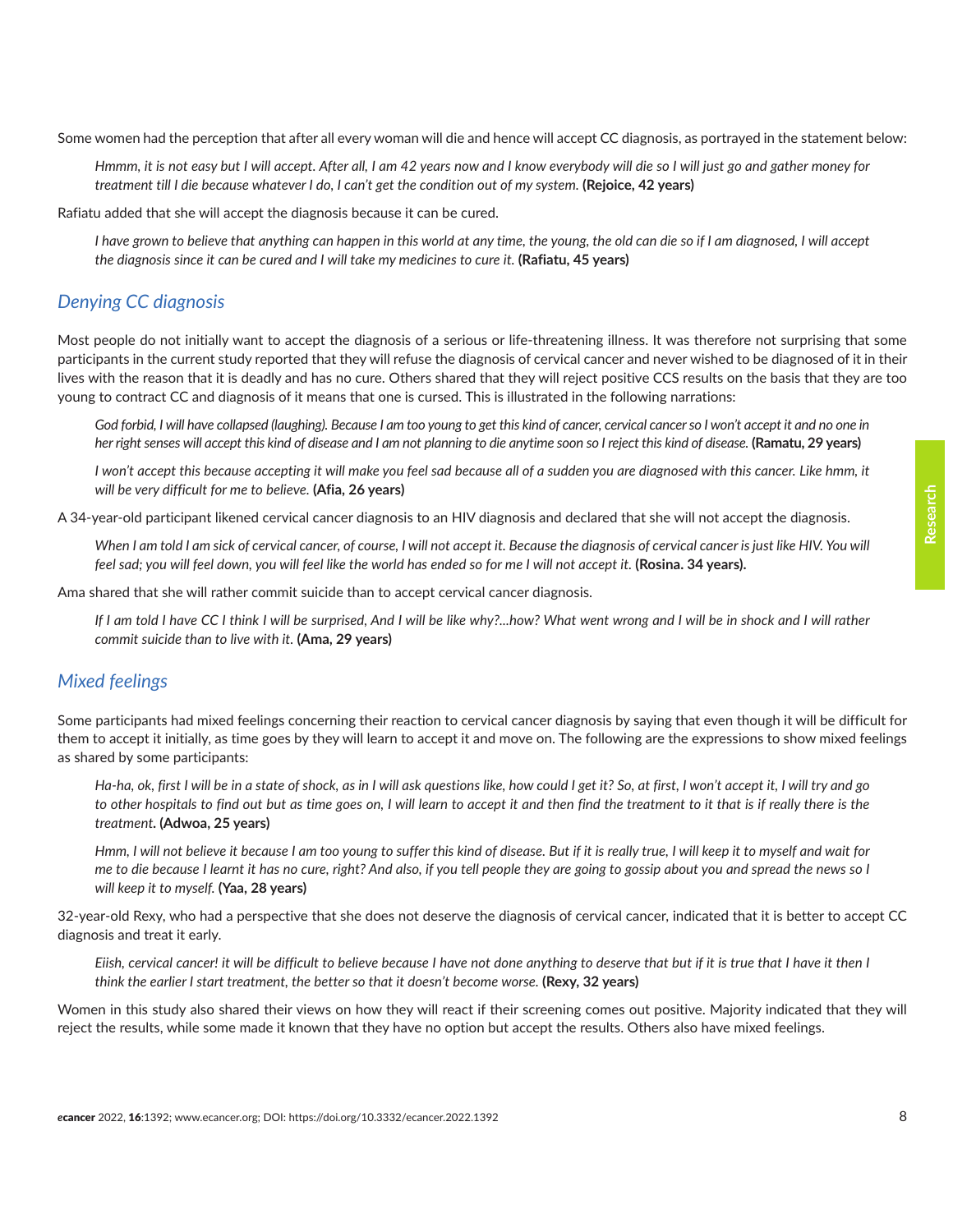# **Discussion**

#### *Cues to cervical cancer screening*

Cues are factors that encourage women to go for CCS. Almost all participants in the present study believed that the rate at which women participate in cervical cancer screening could be influenced by factors including the media, friends, family members and health workers. Similar to this finding is a study by Ebu and Ogah [\[17\]](#page-11-0) in Ghana, who identified that there are some cues that influence women's participation in CCS and added that the higher the cues, the higher the probability to partake in CCS. This implies that more attention should be redirected to these factors in order to increase CCS utilisation.

A health worker was a significant cue that was identified by the majority of participants in this study to increase the willingness of women to engage in CCS. According to participants, health workers play a vital role in the creation of awareness on CC/CSS, thereby increasing CCS uptake. Other women in the present study were of the view that a positive relationship between health professionals and their patients can motivate more women to partake in CCS. This finding is congruent with several other studies supporting the idea that physicians play a significant role in increasing CCS uptake [\[18, 19\]](#page-11-0). For instance, encouragement received from health workers was detected to motivate women to partake in CCS [\[20\].](#page-11-0) Although the present study is not directly linked to a study by Bukirwa *et al* [\[42\]](#page-12-0), it has some relationship since participants in this study thought that some women are motivated to seek CCS with the notion that other physical exams will be carried out by health workers during the process of the screening. Consistent with the findings of the current study is a study by Morema *et al* [\[21\],](#page-11-0) whose results showed that the majority of women who send their children to the Child Welfare Clinic are motivated more to participate in CCS than those who are not. This implies that health workers in Ghana and worldwide should do their part by educating more women on CC and CCS in order to improve CCS uptake in Ghana. Moreover, health workers should maintain a positive nurse–patient relationship with all women reporting to the hospital for CCS since it will help increase CCS utilisation in the long term.

Furthermore, peer influence was identified as another factor encouraging more women to seek CCS services. Friends have a major influence on the various decisions and choices of their peers, including health. Hence, the majority of participants in the current study indicated that friends have a positive influence on women's willingness to seek CCS. Participants based their argument on the fact that friends will gossip or make noise about the screening when they hear about it to other friends to make more women aware and go for it. Other participants reported that some women are motivated to go for the screening by the mere fact that their friends have gone for it or have been diagnosed with CC. In this finding, friends were identified as being influential in CCS uptake [\[22\]](#page-11-0). For instance, Matejic *et al* [\[23\]](#page-11-0) reported that women who engaged in conversation with other women who had cervical cancer were more likely to go for cervical cancer screening. On the contrary, Moore de Peralta *et al* [\[18\]](#page-11-0) identified mothers (63%) as having a higher influence on their daughters' willingness to participate in CCS.

It was discovered that spousal influence is a cue to CCS. The majority of participants in the current study suggested that husbands can influence their wives positively to seek CCS. They added that husbands who are more enlightened and love and understand their wives more will influence their wives more than those who are not. Comparable to findings of the current study by Ncube *et al* [\[24\]](#page-11-0) in Jamaica, Visanuyothin *et al* [\[25\]](#page-11-0) unravelled that being married is a positive determinant to CCS uptake. For example, husbands were identified, by Kim *et al* [\[22\]](#page-11-0) and Adegboyega *et al* [\[26\]](#page-11-0), as influencing their wives to participate in cervical cancer screening as well as cervical cancer treatment. In contrast to the present study, a study by Widiasih and Nelson [\[28\]](#page-12-0), although reporting that Muslim husbands support their wife's health in various aspects, with respect to cervical cancer screening, the participants indicated that there were limited support and influence from their husbands. Husbands are therefore to be educated and encouraged at various gatherings on the need to support their wives to partake in CCS to help reduce the incidence of CC in Ghana.

Finally, the media was suggested by most participants in this study as a key motivator for CCS uptake. The media types listed to influence women to partake in CCS were TV and radio. The media as a cue to cervical cancer screening as indicated by participants in the present study was supported by Peralta *et al* [\[18\].](#page-11-0) The findings of the current study were supported by Teng *et al* [\[29\]](#page-12-0), which ascertained that media campaigns can help overcome impediments to CCS, such as shyness and increase in CCS uptake. It was therefore proposed by Ziba *et al* [\[30\]](#page-12-0) that there was a need to strengthen education on CC/CCS in the media to increase utilisation of CCS.

An equally important finding of this study is the fact that participants identified that reducing CCS charges could increase CCS patronage. Others suggested that the government should not only help to subsidise the screening cost but also the cost of treating cervical cancer.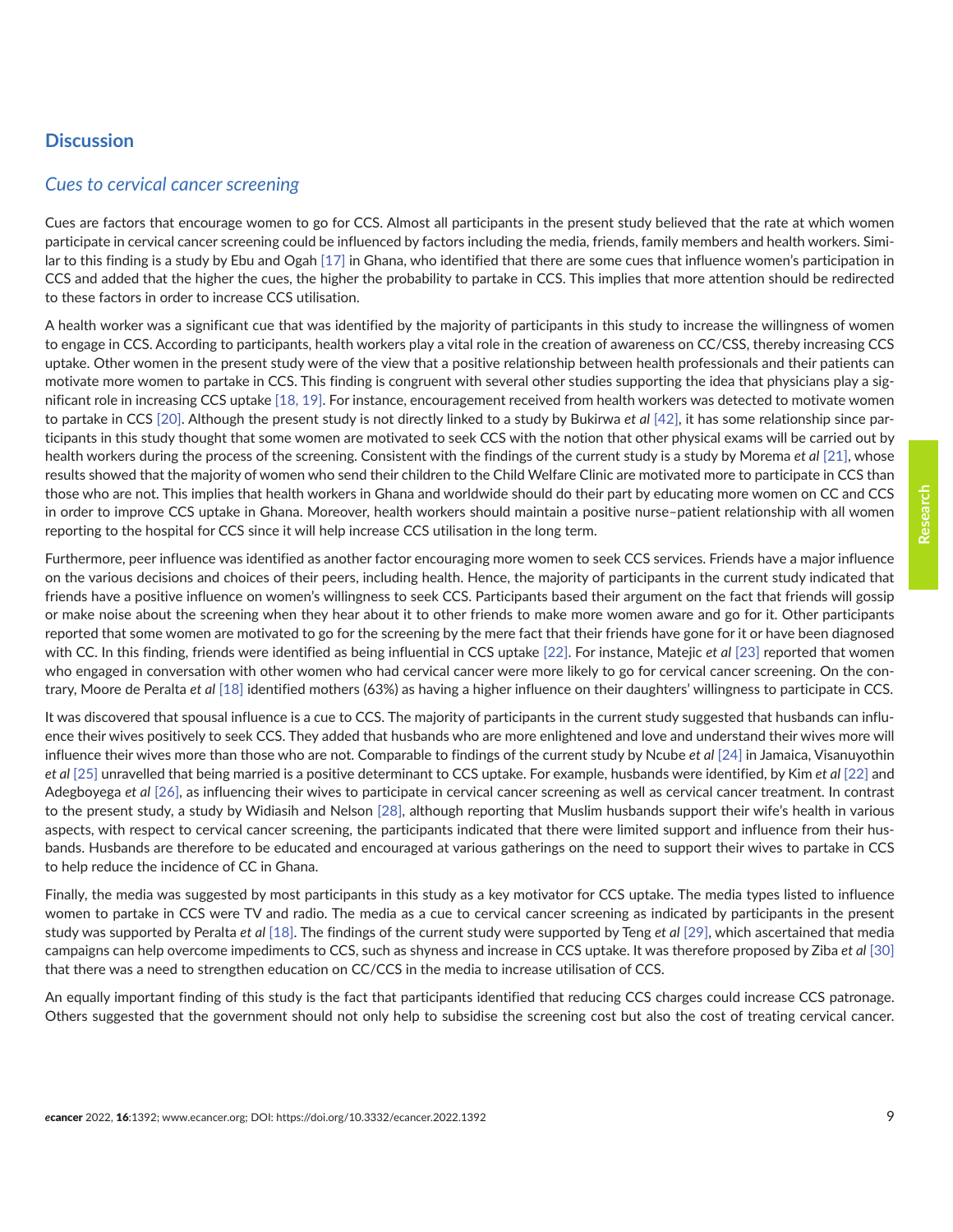Other women in this study recommended the need for the CCS cost to be rolled onto the NHIS. This is logical because people always want to patronise services that are cheap. Furthermore, Ghana is considered a middle-income country and this study were conducted among women living in rural communities in Ghana who are considered poor, so this suggestion by participants was not out of order. This finding is not surprising since several studies have identified high charges as an impediment to CCS uptake [41, pp 31–33]. The findings of this study agree with the findings of Chang *et al* [\[14\]](#page-11-0), who found that how rich or poor a person is can have an influence on their willingness to engage in cervical cancer screening. For example, *et al* [\[30\],](#page-12-0) in Ghana, suggested that more women will go for CCS if the cost is covered by NHIS. This is true because some Ghanaians come to the hospital with only their NHIS to seek care.

# *Perception about women's reaction to CC diagnosis*

Being diagnosed with a life-threatening disease is one of the most difficult life experiences patients encounter and find it difficult to cope with. Participants in this study expressed various reactions to cervical cancer screening diagnosis which were classified as accepting the diagnosis, rejecting the diagnosis or having mixed feelings.

Even though being diagnosed with cancer may cause psychological trauma and anxiety to women affected, some participants in the present study reported that they will accept to go for cervical cancer screening and accept the results even when it is positive. They added that after accepting the results, they will find ways of dealing with it so that their condition does not worsen. Similarly, Patricia *et al* [\[34\]](#page-12-0) found that cervical cancer screening diagnosis causes distress to individuals affected but recommended the need for them to accept the diagnosis and adopt ways of dealing with it properly. Relatedly, Rosser *et al* [\[35\]](#page-12-0) revealed that some men, even though they disclosed that they will go through emotional trauma upon hearing that their partners are diagnosed with cervical cancer, they were still willing to encourage their partners to go for the screening. Women who are aware of CCS and CC are more likely to accept CCS uptake [\[36\].](#page-12-0) For the women who professed that they accept CC diagnosis, their reasons are probably due to the fact that they are enlightened about it and believe in orthodox interventions.

Some participants in the current study ascertained that they will reject a positive cervical cancer screening results due to the emotional stress associated with it to the extent that some preferred committing suicide to living with cervical cancer diagnosis. Similar findings of the present study are disclosed by Binka *et al* [\[43\]](#page-12-0) in that individuals diagnosed with cancer try to cope with the stress associated with it by rejecting the diagnosis. On the contrary, Viviano *et al* (2017) found that some of their participants who were diagnosed as HPV positive through CCS and referred to undergo colposcopy accepted and went, while quite a few refused to go for the screening. The findings of a study by Kivuti-Bitok *et al* [\[37\],](#page-12-0) even though not directly related to the present study, revealed that some physicians even have difficulty disclosing positive cervical cancer screening results for the fear of causing emotional stress to their patients. Rejection of CC diagnosis by these participants could be attributed to the fact that they have poor knowledge regarding CC/CCS and due to some religious and cultural beliefs.

Another cardinal finding related to the perception of women's reaction to CC diagnosis was that some women in the present study had mixed feelings. They asserted that they will initially reject a CC diagnosis to seek further opinions from different hospitals but will accept later when they cannot do anything about it. This makes sense since nobody initially wants to accept situations that will cause distress or a major change in their lives. This explains why most Ghanaian women wait until they are down with a condition before visiting the hospital.

# *Limitations*

The study was limited to one district in Ghana and hence future studies should consider women from several districts across the country.

# **Conclusion**

The participants of this study acknowledged that their decision to (not to) screen is greatly influenced by some external factors. Hence, it is recommended that more attention be directed towards motivating and encouraging women to partake in cervical cancer screening services to help reduce fatalities. Women also fear the diagnosis of cervical cancer, which implies that measures put in place to reduce cervical cancer risk, such as cervical cancer screening, will be embraced by these women. Men should be encouraged to provide support to their partners in terms of motivating them and supporting them financially for the screening to help increase CCS uptake. Further studies are needed on the reactions of women to cervical cancer diagnosis, especially among women diagnosed with cervical cancer.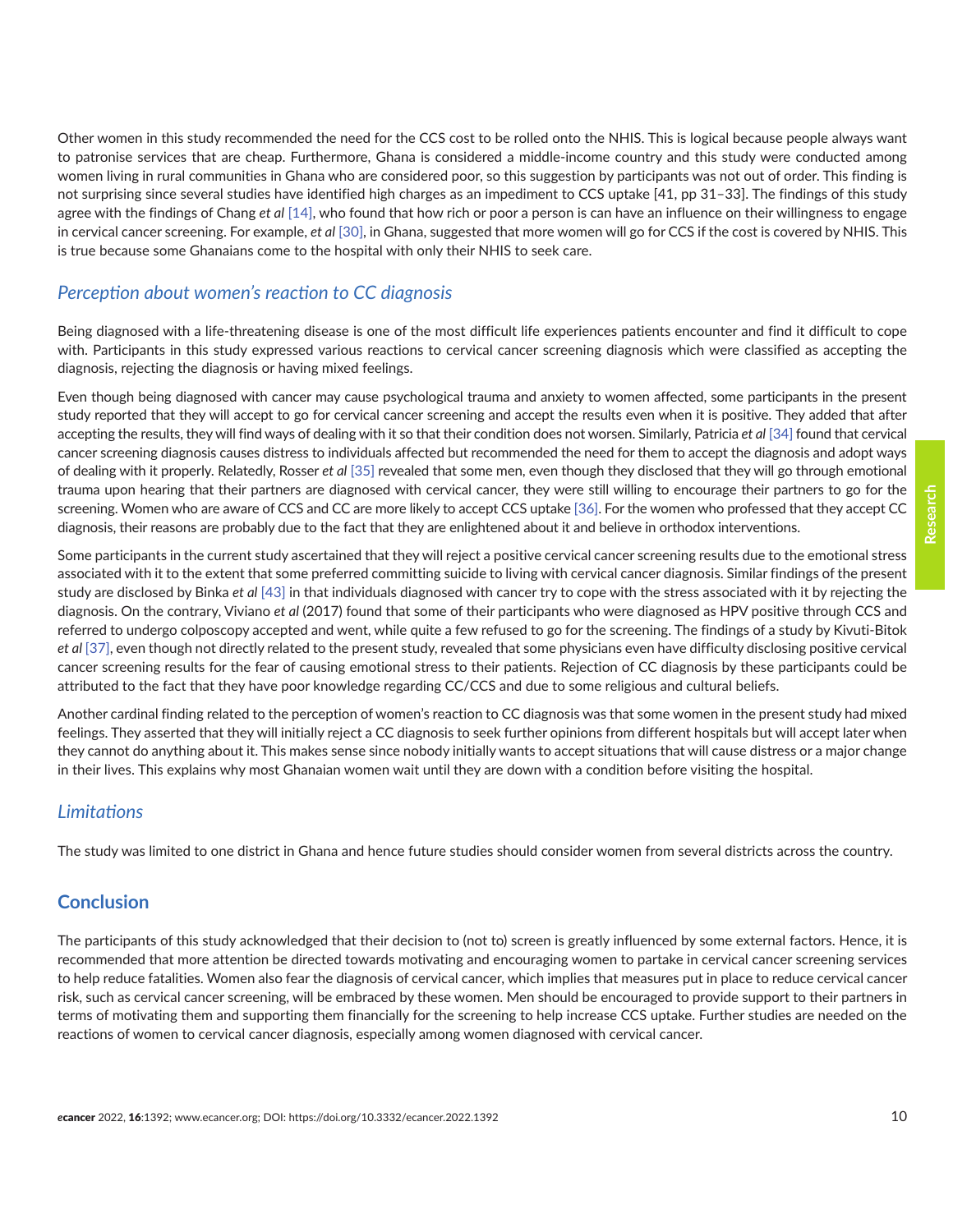# <span id="page-10-0"></span>**List of abbreviations**

CC- cervical cancer, CCS- cervical cancer screening, GSS- Ghana Statistical Service, GAR- Greater Accra region, HIV- human immunodeficiency virus, NHIS-National Health Insurance Scheme, SOD- Shai Osudoku District, NMIMR-IRB- Noguchi Memorial Institute for Medical Research Institutional Review Board, UNFPA- United Nations Population Fund

# **Conflicts of interest**

The author declares that there is no competing interest in relation to the publication of this paper.

# **Acknowledgments**

The author expresses his profound gratitude to the research supervisors for their immense contribution. He is also grateful to all the participants of this study, as well as the authors whose works are cited to support the writing of this paper.

This article is part of a Master of Philosophy thesis at the University of Ghana which was approved and saved at the University of Ghana Digital Collections Online in July, 2019.

# **Funding**

The authors did not receive any funding for this study.

#### **References**

- 1. Lee H, Kang Y, and Ju W (2016) **Cervical cancer screening in developing countries: using visual inspection methods** *Clin J Oncol Nurs* **20**(1) 79–83<https://doi.org/10.1188/16.CJON.79-83> PMID: [26800410](http://www.ncbi.nlm.nih.gov/pubmed/26800410)
- 2. Ogilvie GS, Smith LW, and van Niekerk D, *et al* (2016) **Correlates of women's intentions to be screened for human papillomavirus for cervical cancer screening with an extended interval** *BMC Public Health* **16**(1) 1–8 <https://doi.org/10.1186/s12889-016-2865-8>
- 3. Maar M, Burchell A, and Little J, *et al* (2013) **A qualitative study of provider perspectives of structural barriers to cervical cancer screening among first nations women** *Women's Health Issues* **23**(5) e319–e325 <https://doi.org/10.1016/j.whi.2013.06.005>PMID: [23993479](http://www.ncbi.nlm.nih.gov/pubmed/23993479) PMCID: [4111655](http://www.ncbi.nlm.nih.gov/pmc/articles/PMC4111655)
- 4. Salad J, Verdonk P, and de Boer F *et al* (2015) **A Somali girl is Muslim and does not have premarital sex. Is vaccination really necessary? A qualitative study into the perceptions of Somali women in the Netherlands about the prevention of cervical cancer** *Int J Equity Health* **14**(1) 1–13 <https://doi.org/10.1186/s12939-015-0198-3>
- 5. Ngugi CW, Boga H, and Muigai AW, *et al* (2012) **Factors affecting uptake of cervical cancer early detection measures among women in Thika, Kenya** *Health Care Women Int* **33**(7) 595–613<https://doi.org/10.1080/07399332.2011.646367>PMID: [22681745](http://www.ncbi.nlm.nih.gov/pubmed/22681745)
- 6. Were E, Nyaberi Z, and Buziba N (2011) **Perceptions of risk and barriers to cervical cancer screening at Moi Teaching and Referral Hospital (MTRH), Eldoret, Kenya** *Afr Health Sci* **11(**1) PMID: [21572858](http://www.ncbi.nlm.nih.gov/pubmed/21572858) PMCID: [3092325](http://www.ncbi.nlm.nih.gov/pmc/articles/PMC3092325)
- 7. Ackerson K, Zielinski R, and Patel H (2015) **Female college students' beliefs about cervical cancer screening** *J Res Nurs* **20**(2) 147–159 <https://doi.org/10.1177/1744987114534950>
- 8. Adanu RMK, Seffah JD, and Duda R, *et al* (2010) **Clinic visits and cervical cancer screening in Accra** *Ghana Med J* **44**(2) 59–63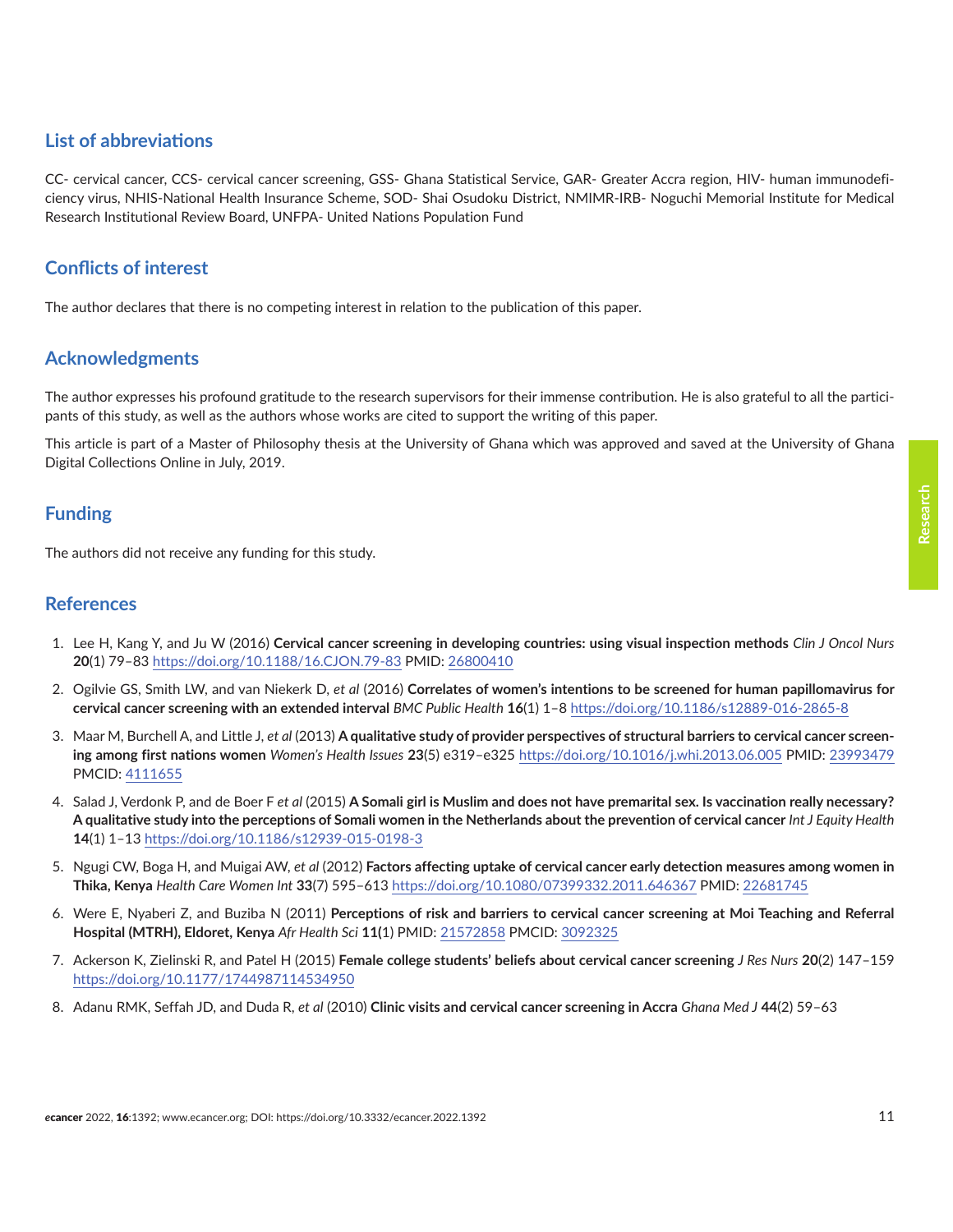- <span id="page-11-0"></span>9. Ebu NI, Mupepi SC, and Siakwa MP, *et al* (2015) **Knowledge, practice, and barriers toward cervical cancer screening in Elmina, Southern Ghana** *Int J Women's Health* **7** 31
- 10. Kuguyo O, Matimba A, and Tsikai N, *et al* (2017) **Cervical cancer in Zimbabwe: a situation analysis** *Pan Afr Med J* **27** 215 [https://doi.](https://doi.org/10.11604/pamj.2017.27.215.12994) [org/10.11604/pamj.2017.27.215.12994](https://doi.org/10.11604/pamj.2017.27.215.12994) PMID: [28979617](http://www.ncbi.nlm.nih.gov/pubmed/28979617) PMCID: [5622829](http://www.ncbi.nlm.nih.gov/pmc/articles/PMC5622829)
- 11. Castanon A and Sasieni P (2018) **Is the recent increase in cervical cancer in women aged 20–24 years in England a cause for concern?** *Preven Med* **107** 21–28 <https://doi.org/10.1016/j.ypmed.2017.12.002>
- 12. Schlichte MJ and Guidry J (2015) **Current cervical carcinoma screening guidelines** *J Clin Med* **4**(5) 918–932 [https://doi.org/10.3390/](https://doi.org/10.3390/jcm4050918) [jcm4050918](https://doi.org/10.3390/jcm4050918) PMID: [26239455](http://www.ncbi.nlm.nih.gov/pubmed/26239455) PMCID: [4470206](http://www.ncbi.nlm.nih.gov/pmc/articles/PMC4470206)
- 13. Siegel RL, Miller KD, and Jemal A (2016) **Cancer statistics, 2016** *CA Cancer J Clin* **66**(1) 7–30<https://doi.org/10.3322/caac.21332>PMID: [26742998](http://www.ncbi.nlm.nih.gov/pubmed/26742998)
- 14. Chang B, Meng L, and Haber E, *et al* (2017) *Multi-Level Residual Networks From Dynamical Systems View*
- 15. Tung WC, Lu M, and Granner M, *et al* (2017) **Assessing perceived benefits/barriers and self-efficacy for cervical cancer screening among Korean American women** *Health Care Women Int* **38**(9) 945–955 <https://doi.org/10.1080/07399332.2017.1326495>PMID: [28471315](http://www.ncbi.nlm.nih.gov/pubmed/28471315)
- 16. Kothari CR (2004) *Research Methodology: Methods and Techniques* (New Age International)
- 17. Ebu NI and Ogah JK (2018) **Predictors of cervical cancer screening intention of HIV-positive women in the central region of Ghana** *BMC Women's Health* **18**(1) 1–7 <https://doi.org/10.1186/s12905-018-0534-z>
- 18. Moore de Peralta A, Holaday B, and Hadoto IM (2017) **Cues to cervical cancer screening among US Hispanic women** *Hisp Health Care Int* **15**(1) 5–12 <https://doi.org/10.1177/1540415316682494> PMID: [28558513](http://www.ncbi.nlm.nih.gov/pubmed/28558513)
- 19. Parish SL, Swaine JG, and Son E *et al* (2013) **Determinants of cervical cancer screening among women with intellectual disabilities: evidence from medical records** *Public Health Rep* **128**(6) 519–526 <https://doi.org/10.1177/003335491312800611> PMID: [24179263](http://www.ncbi.nlm.nih.gov/pubmed/24179263) PMCID: [3804095](http://www.ncbi.nlm.nih.gov/pmc/articles/PMC3804095)
- 20. Khani Jeihooni A, Kashfi SM, and Bahmandost M *et al* (2015) **The survey of factors affecting pap smears based on health belief model in health centers in fasa, fars province, iran** *Women's Health Bull* **2**(4) 1–6 <https://doi.org/10.17795/whb-25565>
- 21. Morema EN, Atieli HE, and Onyango RO, *et al* (2014) **Determinants of cervical screening services uptake among 18–49 year old women seeking services at the Jaramogi Oginga Odinga Teaching and Referral Hospital, Kisumu, Kenya** *BMC Health Serv Res* **14**(1) 1–7 [https://](https://doi.org/10.1186/1472-6963-14-335) [doi.org/10.1186/1472-6963-14-335](https://doi.org/10.1186/1472-6963-14-335)
- 22. Kim YM, Ati A, and Kols A, *et al* (2012) **Influencing women's actions on cervical cancer screening and treatment in Karawang District, Indonesia** *Asian Pac J Cancer Prev* **13**(6) 2913–2921 <https://doi.org/10.7314/APJCP.2012.13.6.2913>PMID: [22938483](http://www.ncbi.nlm.nih.gov/pubmed/22938483)
- 23. Matejic B, Vukovic D, and Pekmezovic T, *et al* (2011) **Determinants of preventive health behavior in relation to cervical cancer screening among the female population of Belgrade** *Health Educ Res* **26**(2) 201–211 <https://doi.org/10.1093/her/cyq081>PMID: [21273186](http://www.ncbi.nlm.nih.gov/pubmed/21273186)
- 24. Ncube B, Bey A, and Knight J, *et al* (2015) **Factors associated with the uptake of cervical cancer screening among women in Portland, Jamaica** *North Am J Med Sci* **7**(3) 104–113<https://doi.org/10.4103/1947-2714.153922>
- 25. Visanuyothin S, Chompikul J, and Mongkolchati A (2015) **Determinants of cervical cancer screening adherence in urban areas of Nakhon Ratchasima Province, Thailand** *J Infect Public Health* **8**(6) 543–552<https://doi.org/10.1016/j.jiph.2015.04.018>PMID: [25975994](http://www.ncbi.nlm.nih.gov/pubmed/25975994)
- 26. Adegboyega A, Aleshire M, and Dignan M *et al* (2019) **Spousal support and knowledge related to cervical cancer screening: are Sub-Saharan African immigrant men interested?** *Health Care Women Int* **40**(6) 665–681<https://doi.org/10.1080/07399332.2019.1615914> PMID: [31084466](http://www.ncbi.nlm.nih.gov/pubmed/31084466) PMCID: [7060762](http://www.ncbi.nlm.nih.gov/pmc/articles/PMC7060762)

**Research**